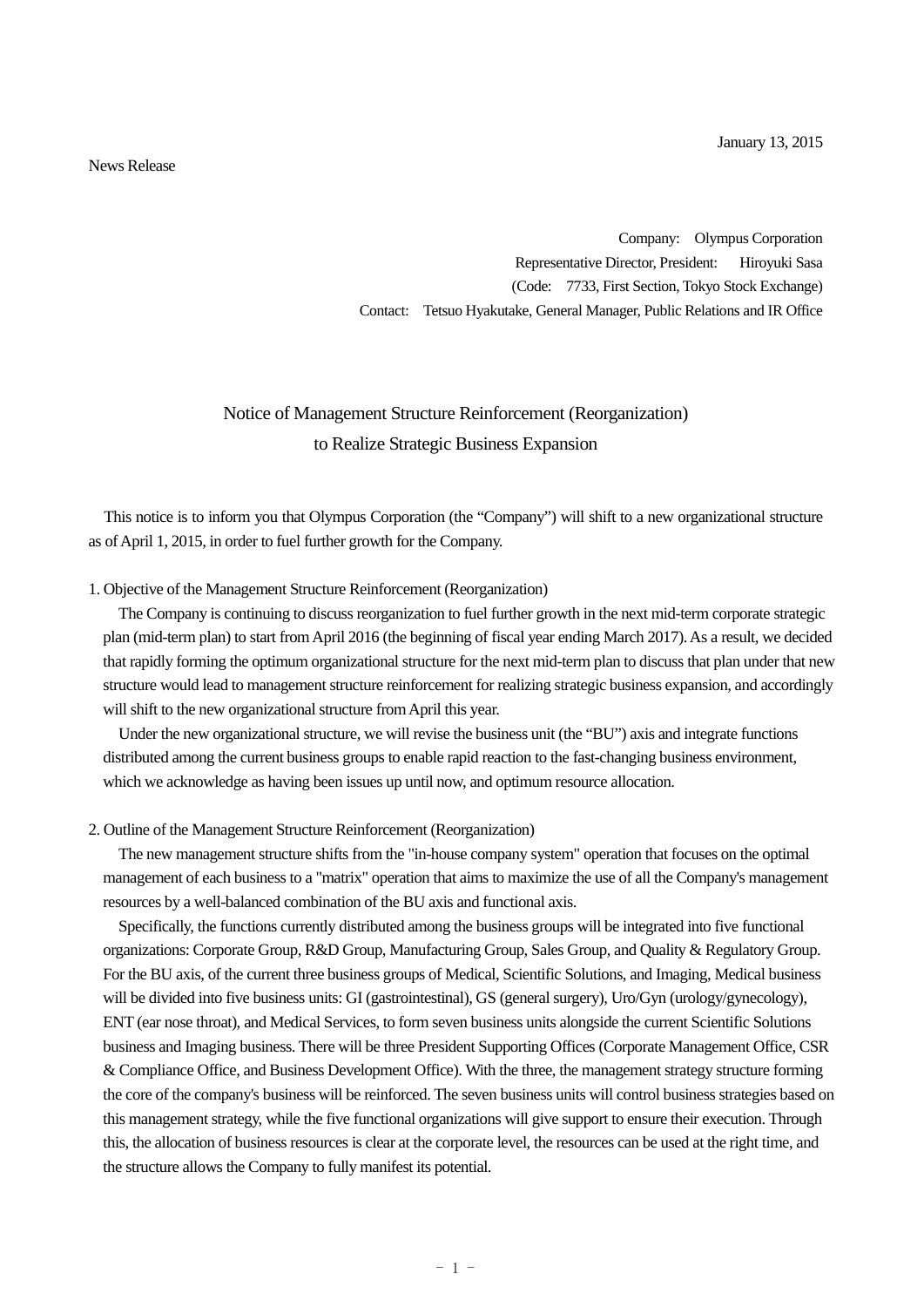Key Changes

- A) Shift to a "matrix" operation that maximizes the use of all the Company's management resources by a wellbalanced combination of the BU axis and functional axis.
- B) Enlarge business units for the Medical Business Group, which is expected to experience growth. Strengthen high-potential therapeutic areas (ENT, Urology/Gynecology, Medical Services, etc.) in order to maximize customer value.
- C) Consolidate R&D and manufacturing functions that lie separately in the business groups and corporate (fundamental research, etc.) in functional organizations.
	- $\triangleright$  Create cross-business synergy by sharing of component technologies.
	- $\triangleright$  Enhancing strength and efficiency of functions through talent development, cross-business structure reform, etc.
- D) Newly establish a global Sales Function. Strengthen points of customer contact in each region by implementing sales strategies and sharing sales excellence globally.
- E) Establish a new Business Development Office. Expand business areas, develop new businesses, and to identify M&A opportunities.



Image of the New Structure (as of April 1, 2015)